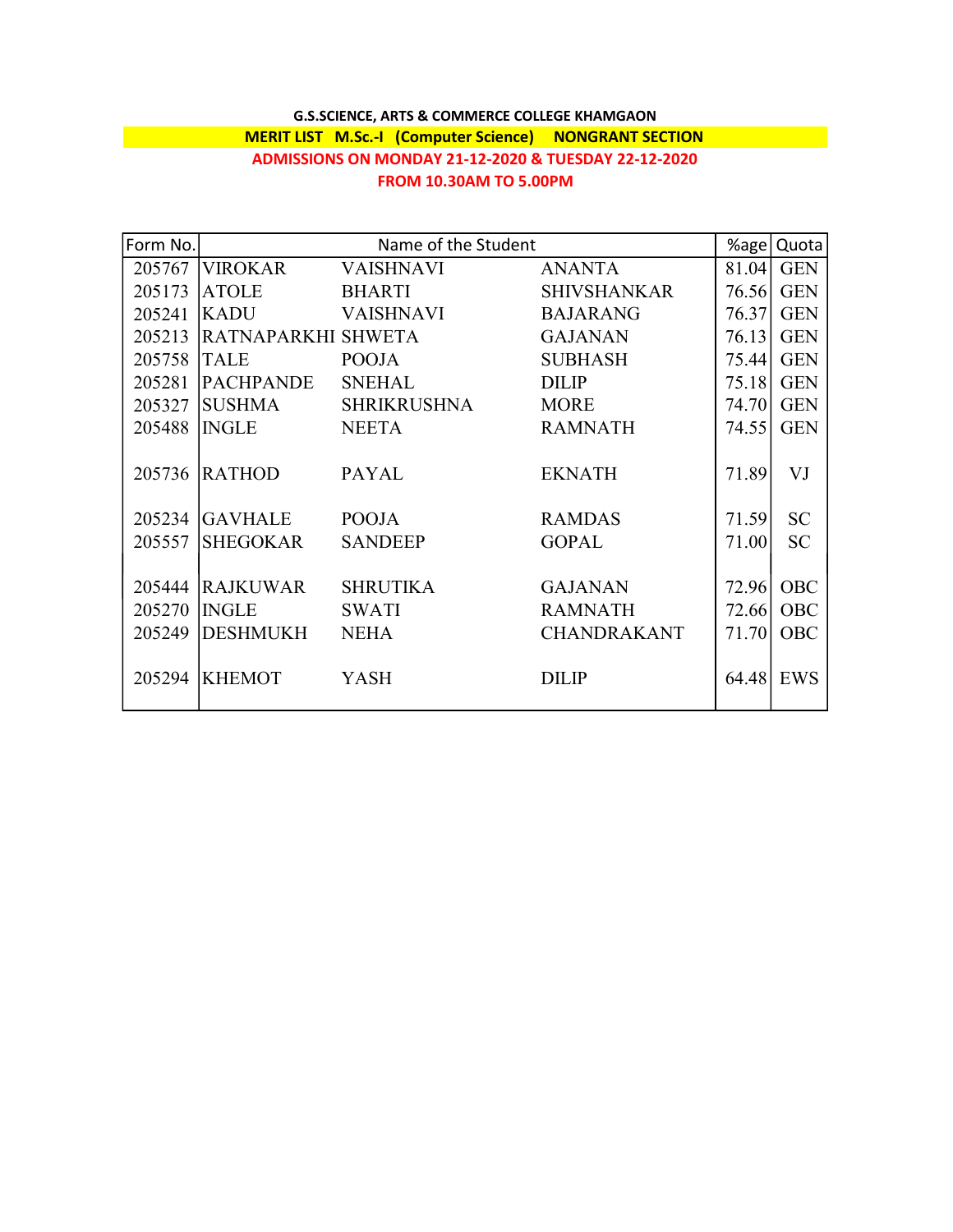## G.S.SCIENCE, ARTS & COMMERCE COLLEGE KHAMGAON MERIT LIST M.Sc.-I (Chemistry) NONGRANT SECTION ADMISSIONS ON MONDAY 21-12-2020 & TUESDAY 22-12-2020 FROM 10.30AM TO 5.00PM

| Form No. | Name of the Student |                    |                     | %age  | Quota      |
|----------|---------------------|--------------------|---------------------|-------|------------|
| 200718   | <b>BAWASKAR</b>     | <b>DURGA</b>       | <b>SHIVAJI</b>      | 83.62 | <b>GEN</b> |
| 205161   |                     | <b>MIDHAT</b>      | <b>SARAH</b>        | 83.48 | <b>GEN</b> |
| 205184   | <b>GAWANDE</b>      | <b>SHIVANI</b>     | <b>BALIRAM</b>      | 82.70 | <b>GEN</b> |
| 205363   | <b>MHASAL</b>       | <b>POOJA</b>       | <b>VITTHAL</b>      | 79.70 | <b>GEN</b> |
| 205343   | <b>GAWANDE</b>      | <b>PORNIMA</b>     | <b>SHESHRAO</b>     | 79.29 | <b>GEN</b> |
| 202175   | <b>NAYSE</b>        | <b>ANJALI</b>      | <b>DNYANESHWAR</b>  | 79.15 | <b>GEN</b> |
| 205477   | <b>SULTANE</b>      | <b>VAIBHAV</b>     | <b>VASUDEV</b>      | 78.74 | <b>GEN</b> |
| 205476   | <b>AMALKAR</b>      | <b>SHUBHANGI</b>   | <b>DNYANDEO</b>     | 78.30 | <b>GEN</b> |
|          |                     |                    |                     |       |            |
| 205631   | <b>INGLE</b>        | <b>VAISHALI</b>    | <b>RAJENDRA</b>     | 72.33 | <b>SC</b>  |
| 205226   | <b>WANKHADE</b>     | <b>KOKILA</b>      | <b>DNYANESHWAR</b>  | 72.11 | <b>SC</b>  |
|          |                     |                    |                     |       |            |
| 205461   | <b>GHULE</b>        | <b>VAISHNAVI</b>   | <b>GAJANAN</b>      | 78.29 | OBC        |
| 205352   | <b>BODADE</b>       | <b>RUPALI</b>      | <b>MANGESH</b>      | 77.56 | <b>OBC</b> |
| 205373   | <b>KHANZODE</b>     | <b>PRATIBHA</b>    | <b>SURESH</b>       | 77.07 | <b>OBC</b> |
|          |                     |                    |                     |       |            |
| 205551   | <b>VAITKAR</b>      | <b>VISHAL</b>      | <b>SOPAN</b>        | 67.92 | <b>NTC</b> |
|          |                     |                    |                     |       |            |
| 205448   | <b>MOHD</b>         | <b>AAFRIN BANO</b> | <b>MOHD IBRAHIM</b> |       | 74.66 EWS  |
| 205277   | <b>WATPAL</b>       | <b>SHIVANI</b>     | <b>KESHARSING</b>   | 72.44 | EWS        |
|          |                     |                    |                     |       |            |
|          |                     |                    |                     |       |            |